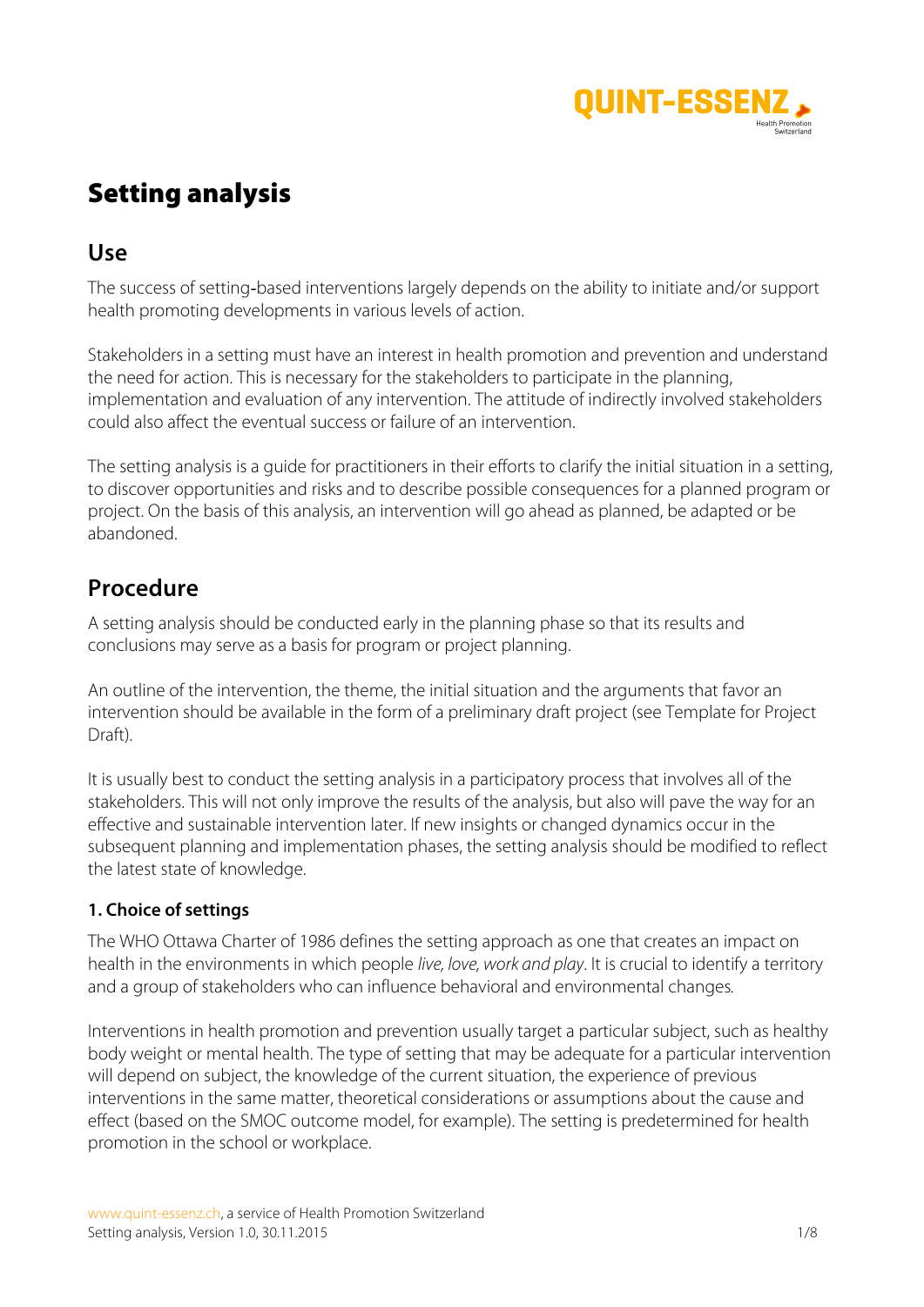When different types of settings are considered for an intervention, it is useful to conduct separate assessments. Different assessments are also necessary if variations of interventions with different approaches are being considered for one type of setting.

### **2. Initial survey**

Use a list, mind map or other appropriate way to show and structure all that you know about a particular setting.



*Fig. 1: Example of an initial survey (school setting)*

Need assessments, evaluation reports, media coverage and other written material, as well as discussions with stakeholders in similar settings or with managers of other programs and projects, can contribute to a better understanding of the setting.

### **3. Stakeholder analysis**

Stakeholders can exert a strong influence on the success or failure of an intervention, even if, they are not included subsequently in the target group. It is crucial to assess the potential of all stakeholders and key persons to influence the intervention in a positive or negative way.

*Stakeholder groups* in a setting are all groups or categories of stakeholders who have a legitimate interest in the setting. A stakeholder group may or may not become the *target group* of the subsequent intervention. This will be determined only in the planning phase where specific objectives are formulated.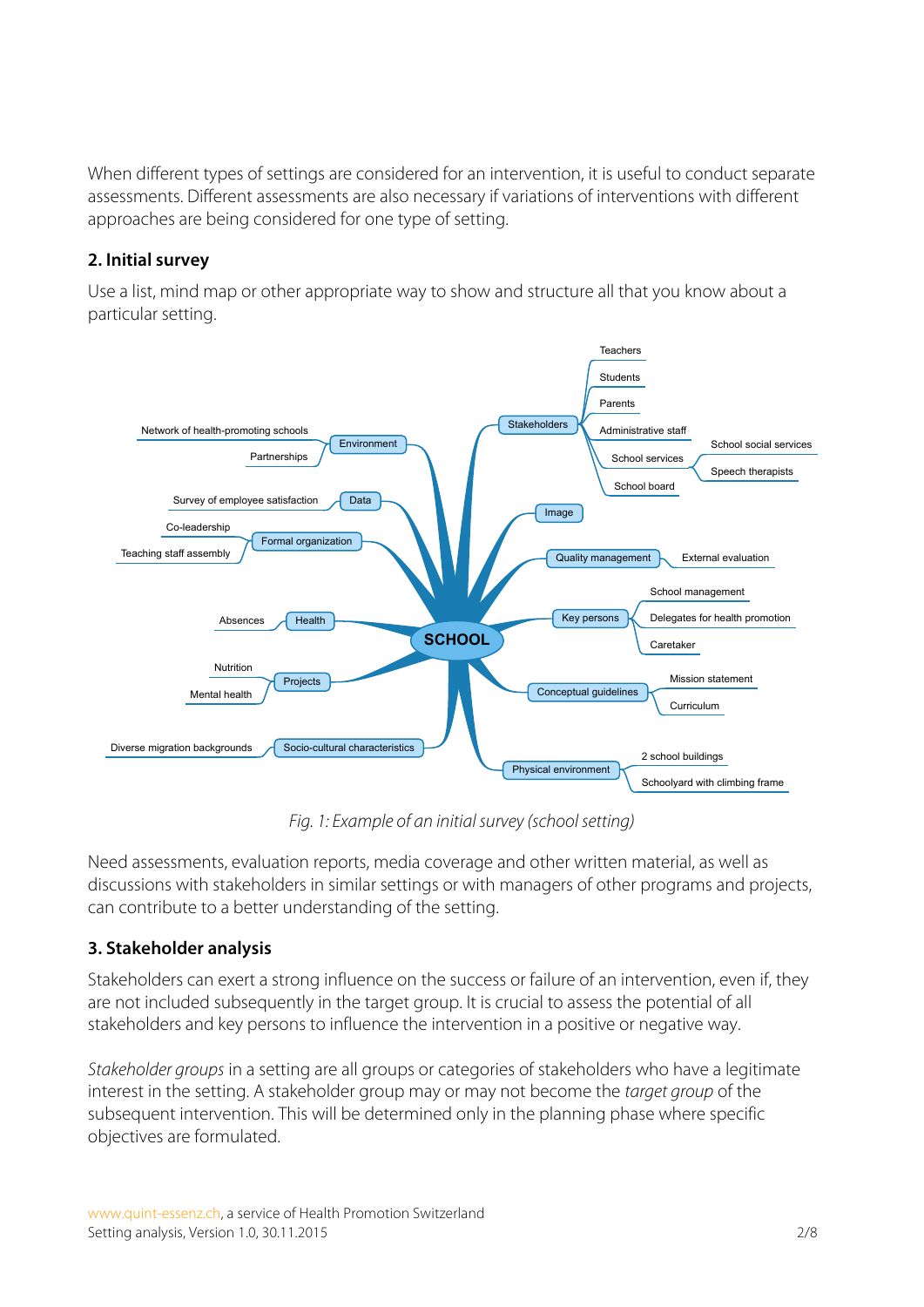*Key persons* are individuals who facilitate access to a particular setting or a particular target group or who enable the intervention to take place at all. They usually hold a key position in the organization (e.g., principal, caretaker) and, therefore, possess power, which can be crucial for the successful planning, implementation and evaluation of an intervention within its setting.

A table is a simple form of presenting a *stakeholder analysis* (see fig 2). Additionally, a pictorial representation (see Fig. 3) will quickly reveal possible spheres of influence and potential for conflict.

### Stakeholder analysis

#### **Stakeholders**

| Name | Composition of the<br>group? Group or<br>category? <sup>1</sup> Particular<br>characteristics? | Particular interests?<br>Needs? | Attitude toward the<br>subject of the<br>intervention? Distance?<br>Influence? |
|------|------------------------------------------------------------------------------------------------|---------------------------------|--------------------------------------------------------------------------------|
|      |                                                                                                |                                 |                                                                                |
|      |                                                                                                |                                 |                                                                                |
|      |                                                                                                |                                 |                                                                                |

#### **Key persons**

| Name | <b>Function? Particular</b><br>characteristics? | Particular interests?<br>Needs? | Attitude toward the<br>subject of the<br>intervention? Distance?<br>Influence? |
|------|-------------------------------------------------|---------------------------------|--------------------------------------------------------------------------------|
|      |                                                 |                                 |                                                                                |
|      |                                                 |                                 |                                                                                |
|      |                                                 |                                 |                                                                                |

*Fig. 2: Template for stakeholder analysis (based on Kurz & Kubek 2013)*

<sup>&</sup>lt;sup>1</sup> Genuine group: members of the group interact with each other and function as a group (e.g., teaching staff assembly, a class of students).

Category: all members have the same role in the setting or another common characteristic (e.g., parents, students, etc.)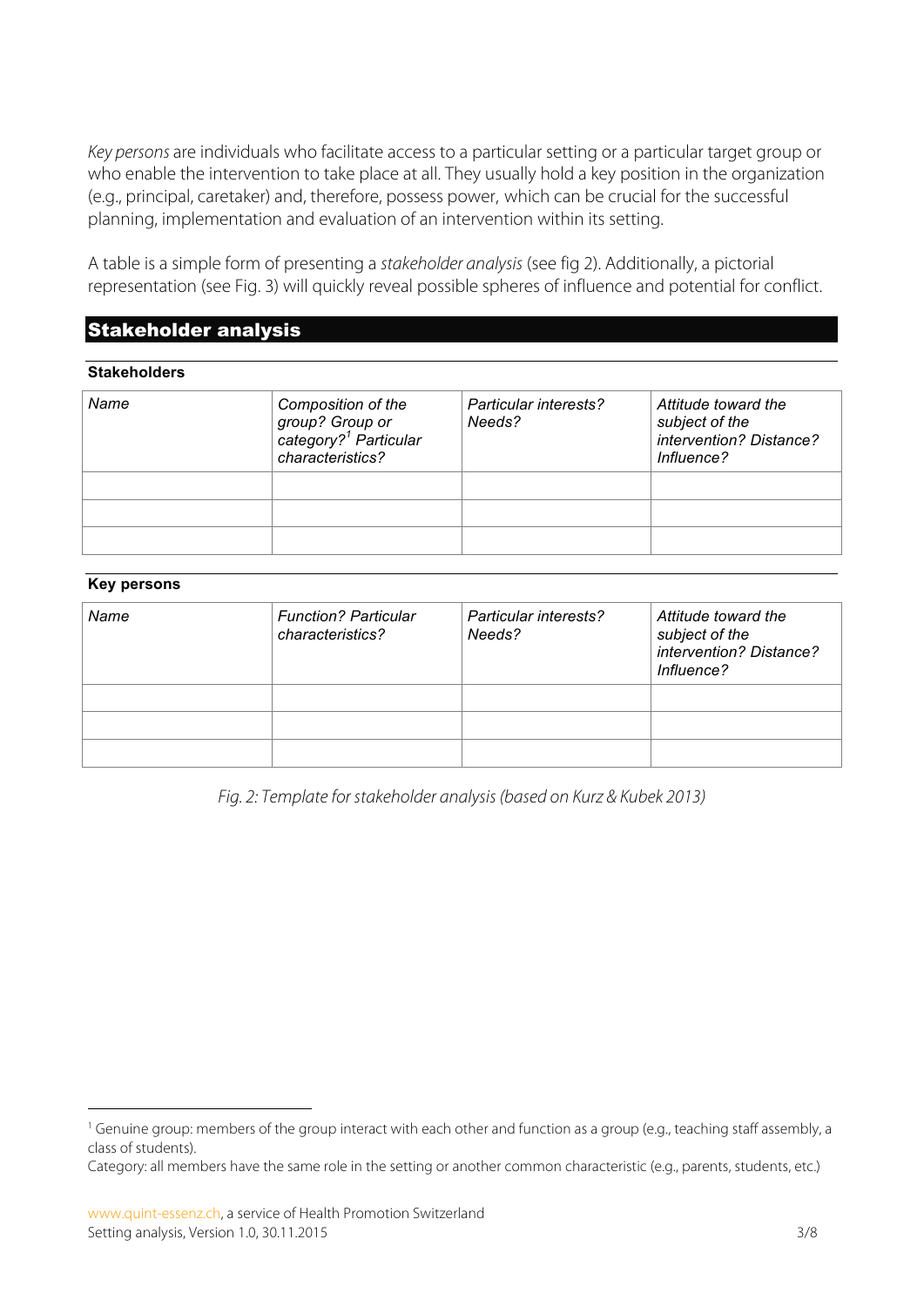

*Fig. 3: Attitude and distance to a topic: example of a pictorial representation*

Further knowledge and insights are gained by conducting a systematic needs analysis later.

### **4. Potential for interventions**

When planning interventions in settings, it is necessary to ask (1) what effects can be achieved on which level and by which methods and measures, and (2) which factors are conducive to, or hinder, achieving the goals?

As a basic principle, there are five levels for interventions in health promotion and prevention:

- Policy/society
- Environment (setting/regional networks)
- Setting as an organization
- Group
- Individual

Interventions have the greatest potential for sustainability if they are aimed at several levels. Most essential is the one that is labeled "setting as an organization/" It is rarely possible to intervene simultaneously on all levels. The choice or exclusion of level(s) should be explained fully.

What to consider for each possible intervention level (see Annex) is provided by the answers to a series of key questions. This is not about defining objectives or actions yet, but about examining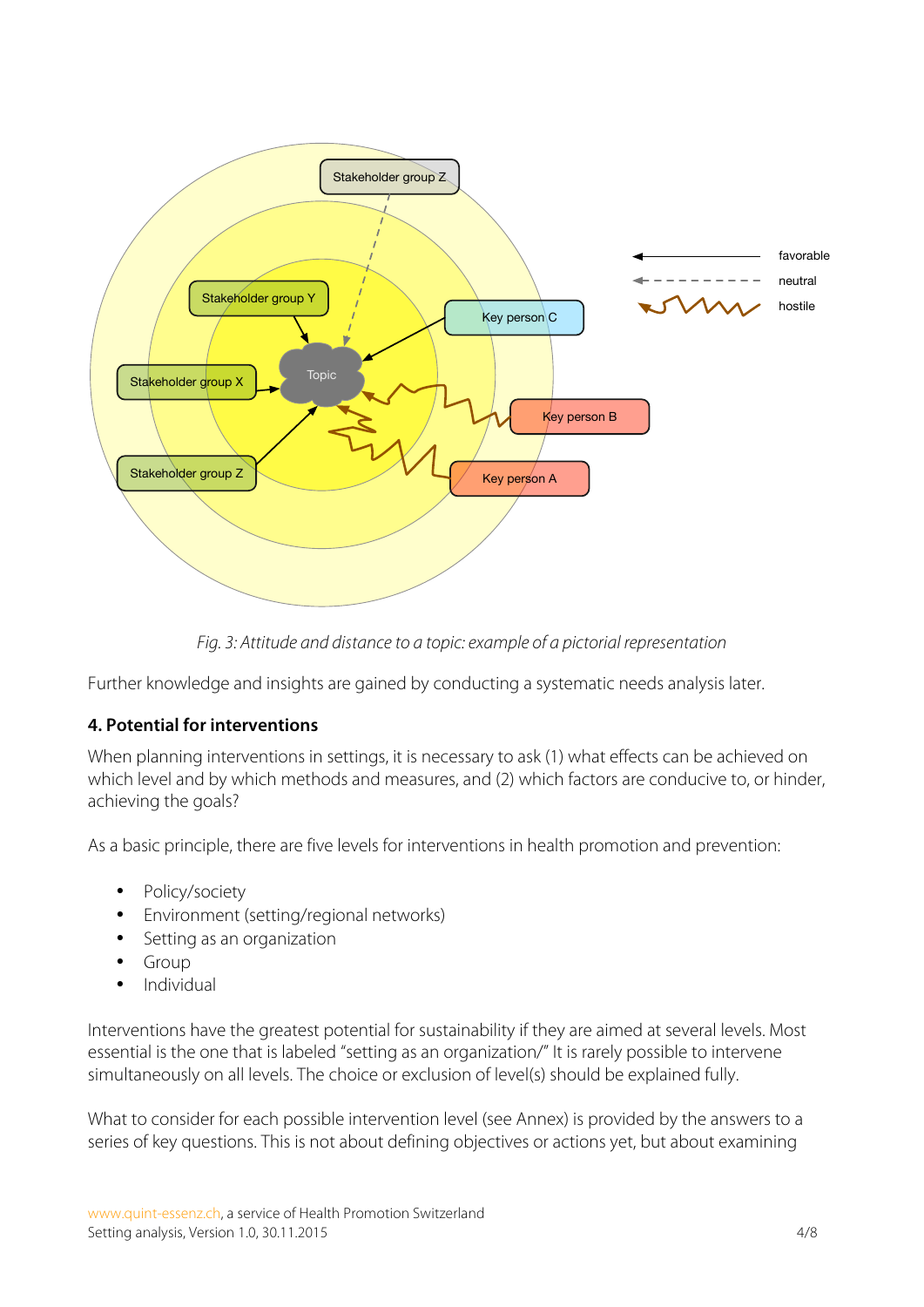potential approaches, to demonstrate options and limits, as well as possible links or common factors between the intended intervention and other current developments in the setting.

The results of this clarification process can be shown in a table (see Fig.4).

### Potential for interventions

#### **Levels for intervention**

|                            | <b>Possible approaches?</b> | <b>Conducive factors?</b><br><b>Potential?</b> | <b>Hindering factors?</b><br>Dangers? Obstacles?<br><b>Risks?</b> |
|----------------------------|-----------------------------|------------------------------------------------|-------------------------------------------------------------------|
|                            |                             |                                                |                                                                   |
| Policy/Society             |                             |                                                |                                                                   |
|                            |                             |                                                |                                                                   |
| Environment                |                             |                                                |                                                                   |
|                            |                             |                                                |                                                                   |
| Setting as an organization |                             |                                                |                                                                   |
|                            |                             |                                                |                                                                   |
| Group                      |                             |                                                |                                                                   |
|                            |                             |                                                |                                                                   |
| Individual                 |                             |                                                |                                                                   |
|                            |                             |                                                |                                                                   |

*Fig. 4: Template for assessing the potential for intervention* 

The results of this clarification process (including conducive or obstructive factors) provide the basis for formulating program or project goals and objectives.

## **Comments**

### **Related tools (on quint-essenz)**

Need assessment is discussed in a broader context in the *Checklist Assessment*. Interventions cannot be justified and legitimized by the stakeholders' internal point of view alone. Professional, and perhaps scientific, arguments from an external point of view also are desirable (normative need assessment).

The *Model of Outcome Classification developed by Health Promotion Switzerland* is useful in the early stages of conceptualizing an intervention. The intended topic can be discussed in the context of actual health problems.

The *Organization Chart* is suitable for showing the actual links between individual actors and groups (stakeholders) and the program or project.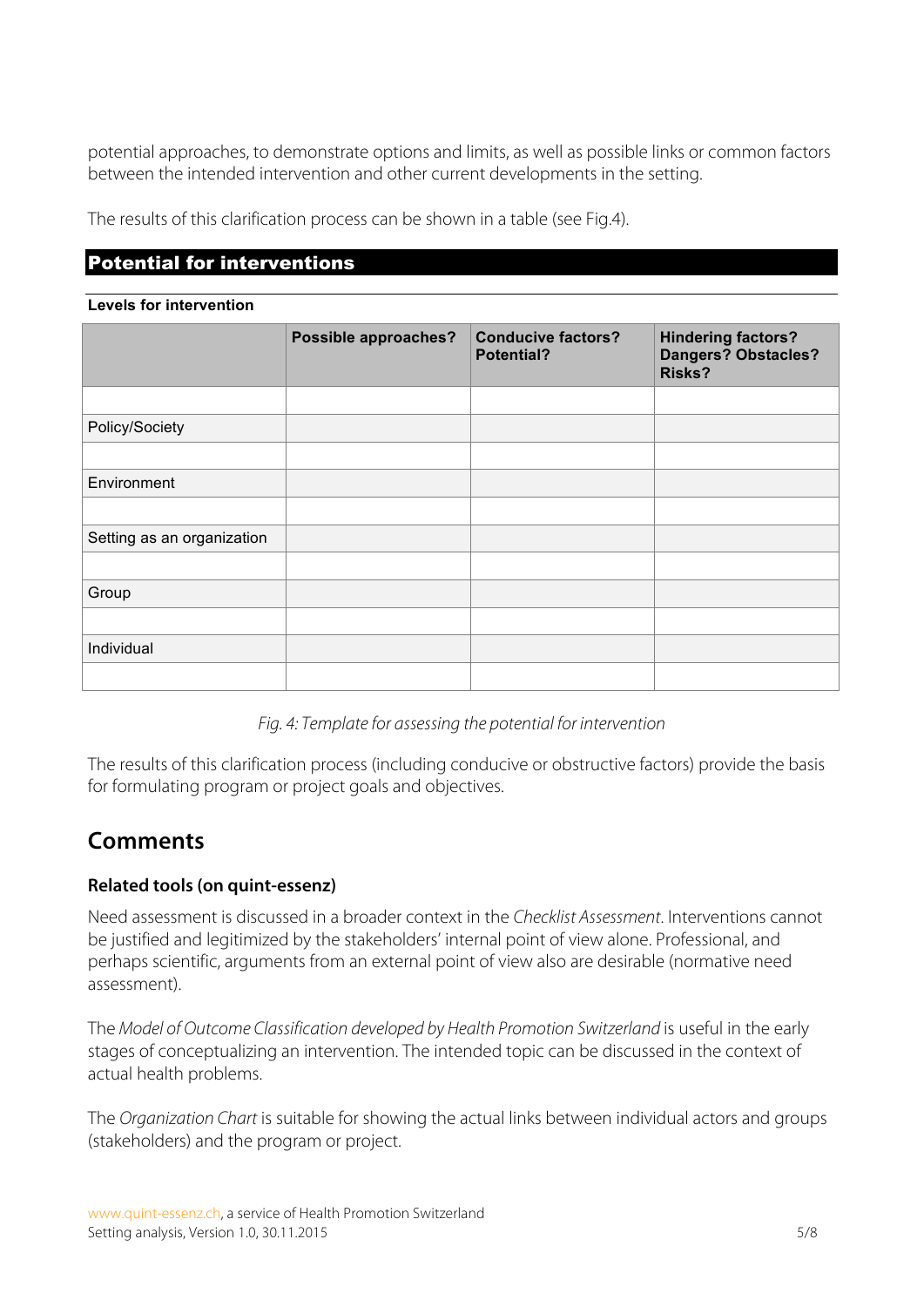## **Literature**

Kurz, Bettina & Kubek, Doreen (2013). Kursbuch Wirkung. Das Praxishandbuch für Alle, die Gutes noch besser tun wollen. Berlin, Phineo.

WHO – World Health Organization (1986). Ottawa-Charter for Health Promotion. Internet: http://www.euro.who.int/en/publications/policy-documents/ottawa-charter-for-health-promotion,- 1986 [26.09.2015].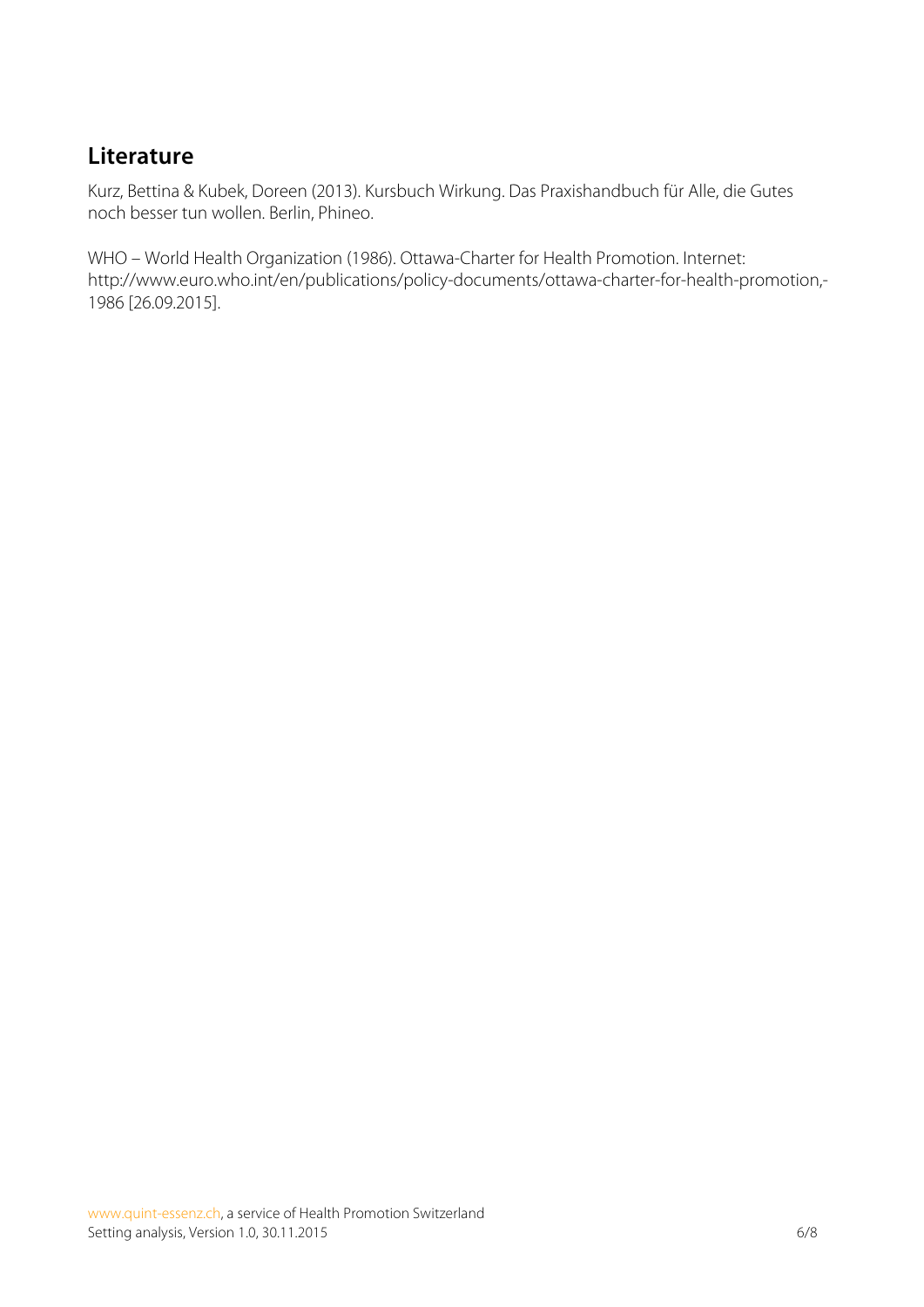# Annex

## **Key questions with a view to clarifying the potential for interventions**

The following key questions are organized under five subheadings, each according to the five levels for action in settings. They can be used to clarify the potential for interventions in particular settings. Each level can be discussed separately and in no particular order. It sometimes makes sense to start with the middle level.

### **Policy/Society**

- § Are there legal bases that are relevant for this setting?
- Are there other overriding strategies or stipulations for this setting?
- What social and societal trends need to be considered?
- What is the societal, political and institutional acceptability of the theme?

### **Environment/Regional networks**

- What is the geographical insertion of the setting?
- § What is the socio-demographic, cultural and infra-structural environment of the setting?
- What partnerships are maintained?
- How is this setting networked with other settings?
- What health promoting activities are on offer?
- § Are other practitioners or organizations active in this setting?

#### **Setting as an organization**

- Does the organization have any formalized strategy (e.g., mission statement)?
- What is the main content? What values are stated? Are health promotion and prevention included?
- § What infrastructures are available to the stakeholders?
- Are there any systemic development processes on the setting level (e.g., organizational development)
- Have any health promotion and prevention projects taken place? What has been the experience?
- Are there any current projects? If so, who is involved and how?
- Who are the key persons in a possible intervention?
- § Are there any informal leaders, i.e., stakeholders who could be important in an intervention?